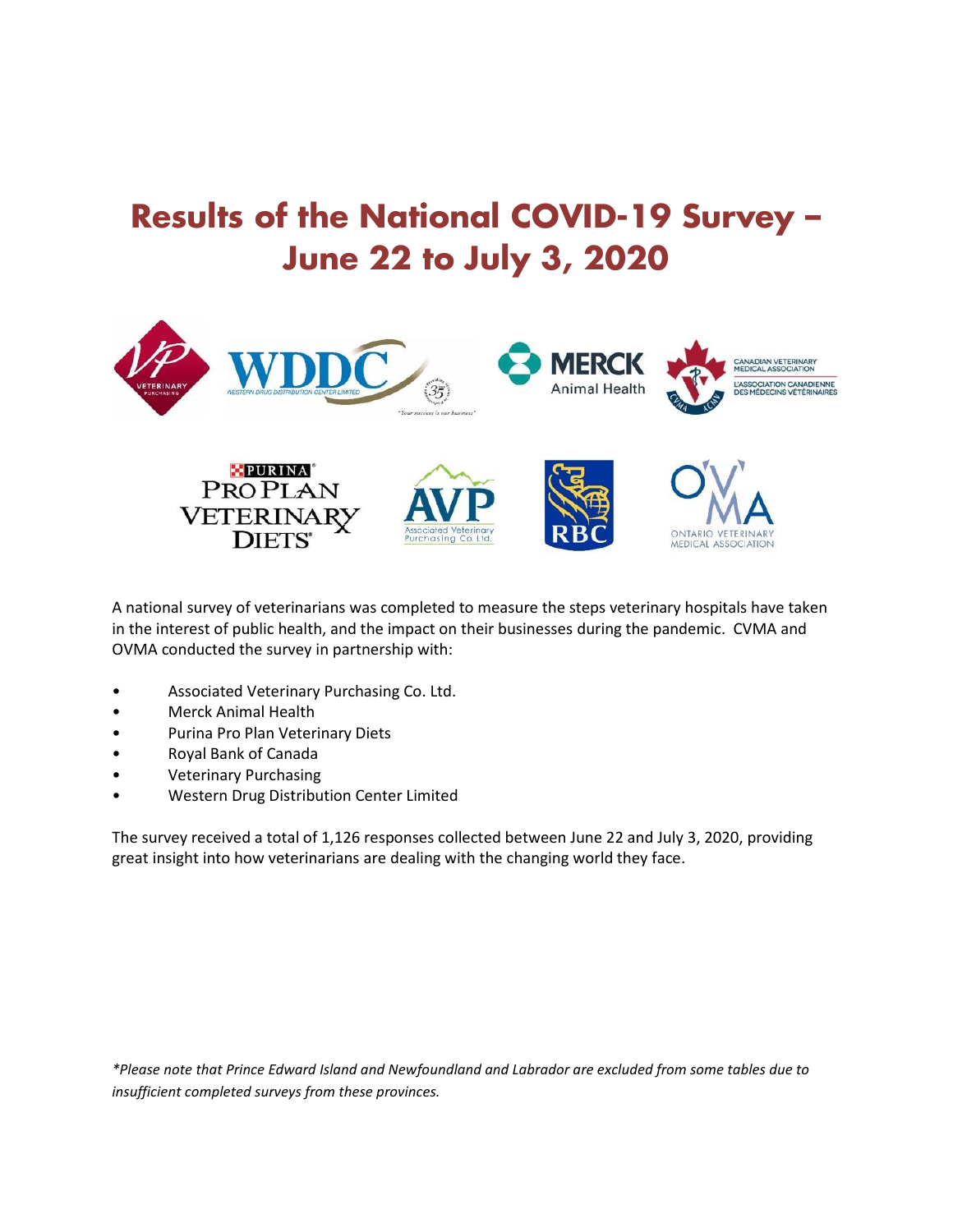#### **Province**

Survey respondents were asked "In which province are you and/or your practice located?"

Ontario had the highest number of responses, with 544, while Alberta generated 185 responses, and British Columbia 171.



**Figure 1.** In which province are you and/or your practice located?

## **Type of Practice**

Survey respondents were asked "What type of hospital do you work in/medicine do you practice?"

Across nearly all provinces, small animal veterinarians were the bulk of the respondents. The one exception was Saskatchewan, where mixed animal veterinarians comprised the majority of respondents.

|                                 | Canada | AB  | <b>BC</b> | <b>MB</b> | <b>NB</b> | <b>NS</b> | ON  | QC  | <b>SK</b> |
|---------------------------------|--------|-----|-----------|-----------|-----------|-----------|-----|-----|-----------|
| <b>Exclusively Small Animal</b> | 71%    | 61% | 66%       | 56%       | 78%       | 76%       | 80% | 72% | 33%       |
| <b>Mixed Animal</b>             | 14%    | 22% | 9%        | 34%       | 11%       | 14%       | 7%  | 16% | 51%       |
| <b>Equine Only</b>              | 1%     | 0%  | 2%        | 0%        | 0%        | 2%        | 1%  | 0%  | 0%        |
| <b>Bovine Only</b>              | 0%     | 2%  | 0%        | 2%        | 0%        | 0%        | 0%  | 0%  | 0%        |
| <b>Exclusively Large Animal</b> | 2%     | 1%  | 2%        | 0%        | 0%        | 2%        | 2%  | 0%  | 2%        |
| <b>Feline Only</b>              | 2%     | 2%  | 3%        | 2%        | 0%        | 2%        | 1%  | 0%  | 0%        |
| <b>Small Animal Mobile</b>      | 1%     | 1%  | 2%        | 4%        | 0%        | 0%        | 1%  | 2%  | 0%        |
| Emergency                       | 1%     | 2%  | 1%        | 0%        | 0%        | 4%        | 1%  | 0%  | 2%        |
| Specialty/Referral              | 3%     | 5%  | 8%        | 0%        | 11%       | 0%        | 2%  | 4%  | 4%        |
| Other                           | 5%     | 4%  | 7%        | 2%        | 0%        | 0%        | 5%  | 6%  | 8%        |

**Table 1.** What type of hospital do you work in/medicine do you practice?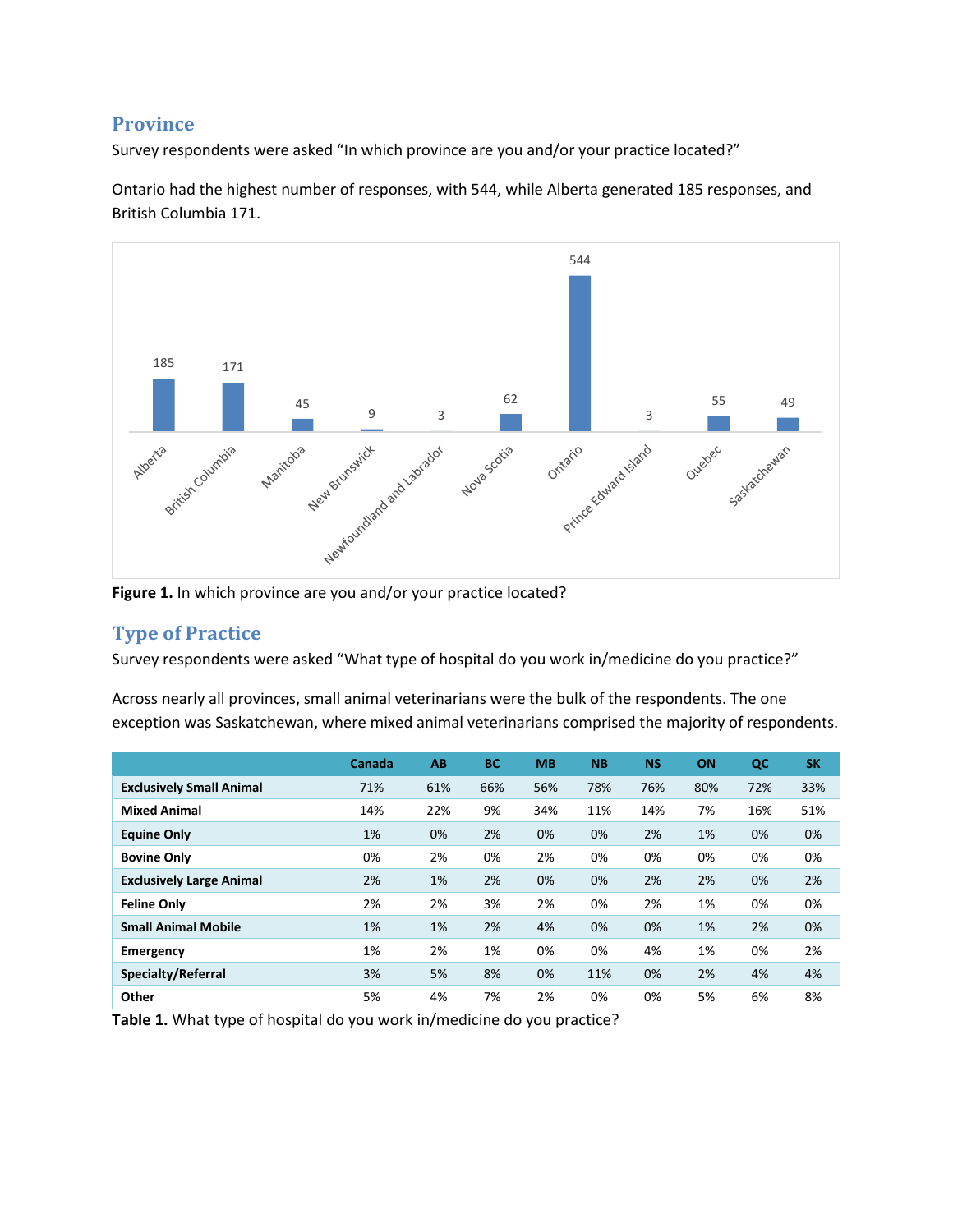#### **Measures Taken During Pandemic**

Survey respondents were asked "Over the course of the pandemic, which measures did you and/or your hospital implement at any point?"

Nearly all veterinarians undertook increased cleaning, limited entry to their hospital, utilized contactless payment methods, and curbside animal drop-off. Many others took steps such as postponing appointments and surgeries, providing curbside pick-up of dietary and pharmaceutical products, or limiting their practice to emergency or urgent care only.

It should be noted that, when limited to mixed, large, and mobile veterinarians, the percentage of those minimizing contact and using the lowest risk client for restraint during farm/mobile calls was significantly higher; these figures are artificially decreased in the table below due to the high number of small animal veterinarians who responded to the survey.

Some of the common "other" responses specified included individual risk assessments for allowing appointments, permitting only small numbers of clients to enter the hospital, and eliminating any paper documents (e.g. receipts, signed consent forms, etc.).

|                                                    | Canada | AB  | <b>BC</b> | <b>MB</b> | <b>NB</b> | <b>NS</b> | <b>ON</b> | QC  | <b>SK</b> |
|----------------------------------------------------|--------|-----|-----------|-----------|-----------|-----------|-----------|-----|-----------|
| <b>Emergency Care Only</b>                         | 61%    | 27% | 40%       | 36%       | 56%       | 81%       | 79%       | 65% | 34%       |
| <b>Postponing Immature Animal Exams/Vaccines</b>   | 20%    | 11% | 12%       | 14%       | 11%       | 54%       | 21%       | 41% | 15%       |
| <b>Postponing Mature Animal Exams/Vaccines</b>     | 79%    | 59% | 73%       | 78%       | 78%       | 91%       | 87%       | 73% | 61%       |
| <b>Postponing Elective Surgeries</b>               | 81%    | 56% | 76%       | 64%       | 100%      | 93%       | 91%       | 69% | 56%       |
| <b>Curbside Animal Drop-off</b>                    | 87%    | 88% | 84%       | 86%       | 67%       | 89%       | 91%       | 55% | 78%       |
| <b>Utilizing Telemedicine</b>                      | 70%    | 56% | 55%       | 56%       | 67%       | 76%       | 81%       | 55% | 61%       |
| <b>Curbside Pickup of Diets/Pharmaceuticals</b>    | 90%    | 85% | 89%       | 86%       | 100%      | 93%       | 95%       | 51% | 83%       |
| <b>Home Delivery of Diets/Pharmaceuticals</b>      | 32%    | 20% | 31%       | 25%       | 11%       | 33%       | 38%       | 20% | 20%       |
| <b>Limiting Client Entry to Hospital</b>           | 90%    | 88% | 88%       | 92%       | 89%       | 91%       | 92%       | 67% | 85%       |
| <b>Increasing Cleaning/Disinfecting</b>            | 95%    | 96% | 98%       | 89%       | 100%      | 94%       | 96%       | 76% | 90%       |
| <b>Contactless payments</b>                        | 89%    | 84% | 92%       | 83%       | 100%      | 91%       | 93%       | 67% | 76%       |
| <b>Screening Clients for Illness/Travel</b>        | 77%    | 72% | 81%       | 72%       | 89%       | 69%       | 80%       | 51% | 83%       |
| <b>Asking Clients to Wear Masks</b>                | 60%    | 59% | 51%       | 67%       | 67%       | 67%       | 64%       | 55% | 39%       |
| Use of PPE by Veterinary Team                      | 84%    | 79% | 84%       | 75%       | 67%       | 85%       | 88%       | 71% | 61%       |
| <b>Minimizing Contact During Farm/Mobile Calls</b> | 17%    | 22% | 20%       | 25%       | 11%       | 20%       | 12%       | 16% | 41%       |
| Utilizing Lowest Risk Client on Farm/Mobile Calls  | 10%    | 14% | 10%       | 8%        | 11%       | 15%       | 8%        | 6%  | 15%       |
| <b>None of the Above</b>                           | 1%     | 0%  | 0%        | 3%        | 0%        | 2%        | 0%        | 2%  | 0%        |
| Other                                              | 6%     | 10% | 6%        | 6%        | 22%       | 7%        | 4%        | 6%  | 10%       |

**Table 2.** Over the course of the pandemic, which measures did you and/or your hospital implement at any point?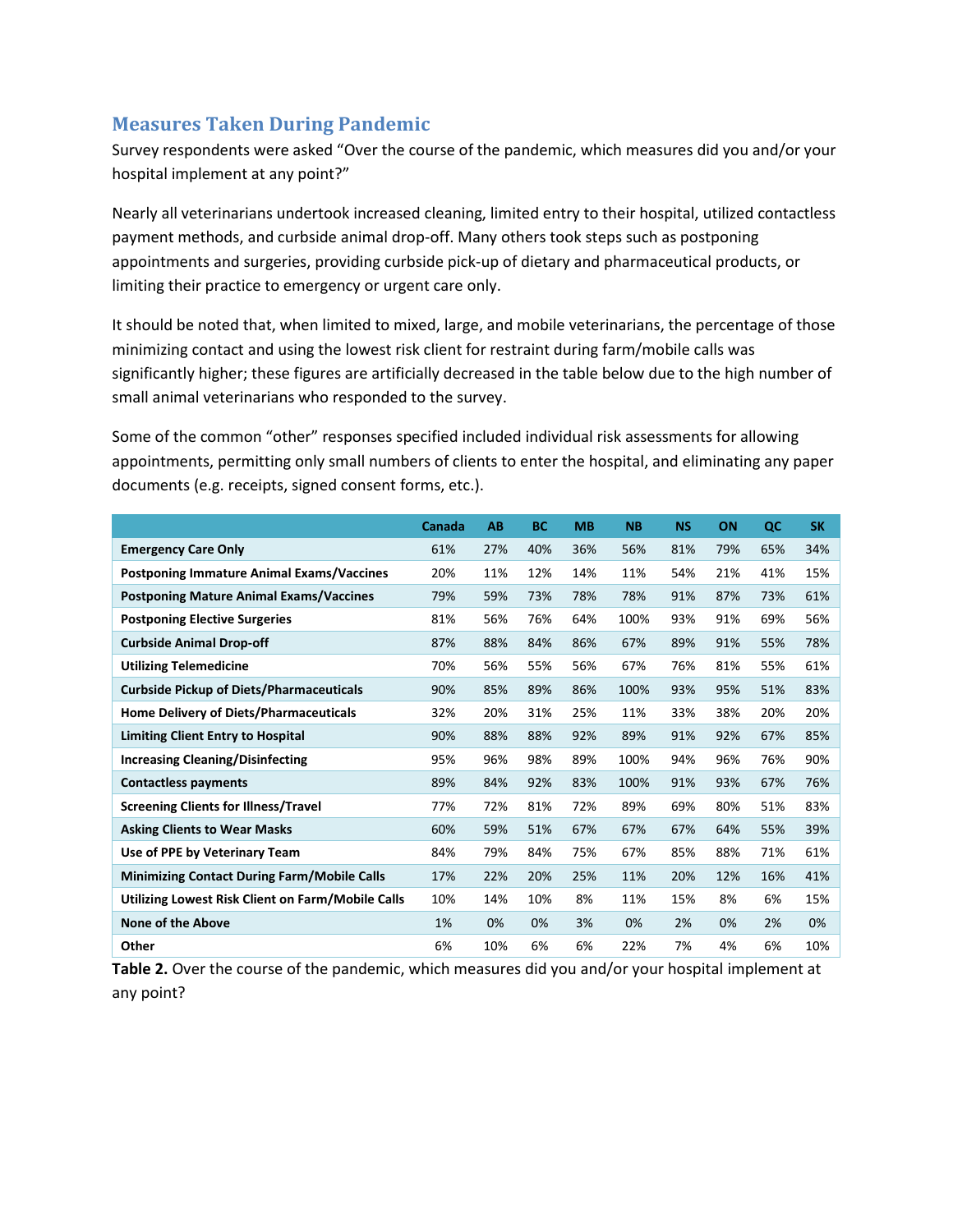#### **Measures Continuing to be Implemented**

Survey respondents were asked "Which measures are you and/or your hospital continuing to implement?"

While some measures have fallen dramatically in prevalence, such as practicing only emergency/urgent care, others continue to be implemented by the vast majority of veterinary hospitals. Ninety-one per cent of respondents indicated that they were continuing to practice increased cleaning/disinfecting, with 78 per cent still requiring curbside drop-off of animals.

Once again, when limited to mixed, large, and mobile veterinarians, the percentage minimizing contact and using the lowest risk client for restraint during farm/mobile calls was significantly higher.

Some of the common "other" responses specified included providing masks for clients who do not bring one, having longer appointment times to facilitate distancing and cleaning, and utilizing plastic shields to separate clients and veterinary team.

|                                                    | Canada | AB  | <b>BC</b> | <b>MB</b> | <b>NB</b> | <b>NS</b> | ON  | QC  | <b>SK</b> |
|----------------------------------------------------|--------|-----|-----------|-----------|-----------|-----------|-----|-----|-----------|
| <b>Emergency Care Only</b>                         | 2%     | 3%  | 4%        | 0%        | 0%        | 0%        | 1%  | 2%  | 0%        |
| <b>Postponing Immature Animal Exams/Vaccines</b>   | 1%     | 1%  | 2%        | 0%        | 0%        | 2%        | 0%  | 0%  | 0%        |
| <b>Postponing Mature Animal Exams/Vaccines</b>     | 4%     | 6%  | 8%        | 0%        | 0%        | 0%        | 2%  | 10% | 2%        |
| <b>Postponing Elective Surgeries</b>               | 3%     | 4%  | 4%        | 3%        | 0%        | 0%        | 3%  | 4%  | 0%        |
| <b>Curbside Animal Drop-off</b>                    | 78%    | 77% | 77%       | 69%       | 33%       | 74%       | 87% | 31% | 61%       |
| <b>Utilizing Telemedicine</b>                      | 53%    | 49% | 44%       | 39%       | 33%       | 59%       | 60% | 39% | 39%       |
| <b>Curbside Pickup of Diets/Pharmaceuticals</b>    | 83%    | 80% | 77%       | 78%       | 78%       | 89%       | 92% | 27% | 68%       |
| <b>Home Delivery of Diets/Pharmaceuticals</b>      | 27%    | 17% | 25%       | 19%       | 11%       | 19%       | 35% | 22% | 17%       |
| <b>Limiting Client Entry to Hospital</b>           | 87%    | 85% | 85%       | 81%       | 67%       | 96%       | 88% | 71% | 83%       |
| <b>Increasing Cleaning/Disinfecting</b>            | 91%    | 92% | 95%       | 83%       | 100%      | 89%       | 91% | 76% | 83%       |
| <b>Contactless payments</b>                        | 82%    | 76% | 80%       | 78%       | 89%       | 87%       | 86% | 61% | 66%       |
| <b>Screening Clients for Illness/Travel</b>        | 65%    | 61% | 73%       | 58%       | 56%       | 67%       | 66% | 47% | 66%       |
| <b>Asking Clients to Wear Masks</b>                | 61%    | 64% | 55%       | 67%       | 67%       | 76%       | 62% | 57% | 34%       |
| Use of PPE by Veterinary Team                      | 80%    | 74% | 82%       | 69%       | 67%       | 78%       | 85% | 71% | 54%       |
| <b>Minimizing Contact During Farm/Mobile Calls</b> | 13%    | 17% | 15%       | 17%       | 11%       | 17%       | 10% | 12% | 22%       |
| Utilizing Lowest Risk Client on Farm/Mobile Calls  | 8%     | 11% | 9%        | 6%        | 11%       | 13%       | 5%  | 8%  | 10%       |
| <b>None of the Above</b>                           | 1%     | 1%  | 0%        | 3%        | 0%        | 2%        | 1%  | 2%  | 2%        |
| Other                                              | 4%     | 5%  | 7%        | 6%        | 22%       | 2%        | 3%  | 2%  | 12%       |

**Table 3.** Which measures are you and/or your hospital continuing to implement?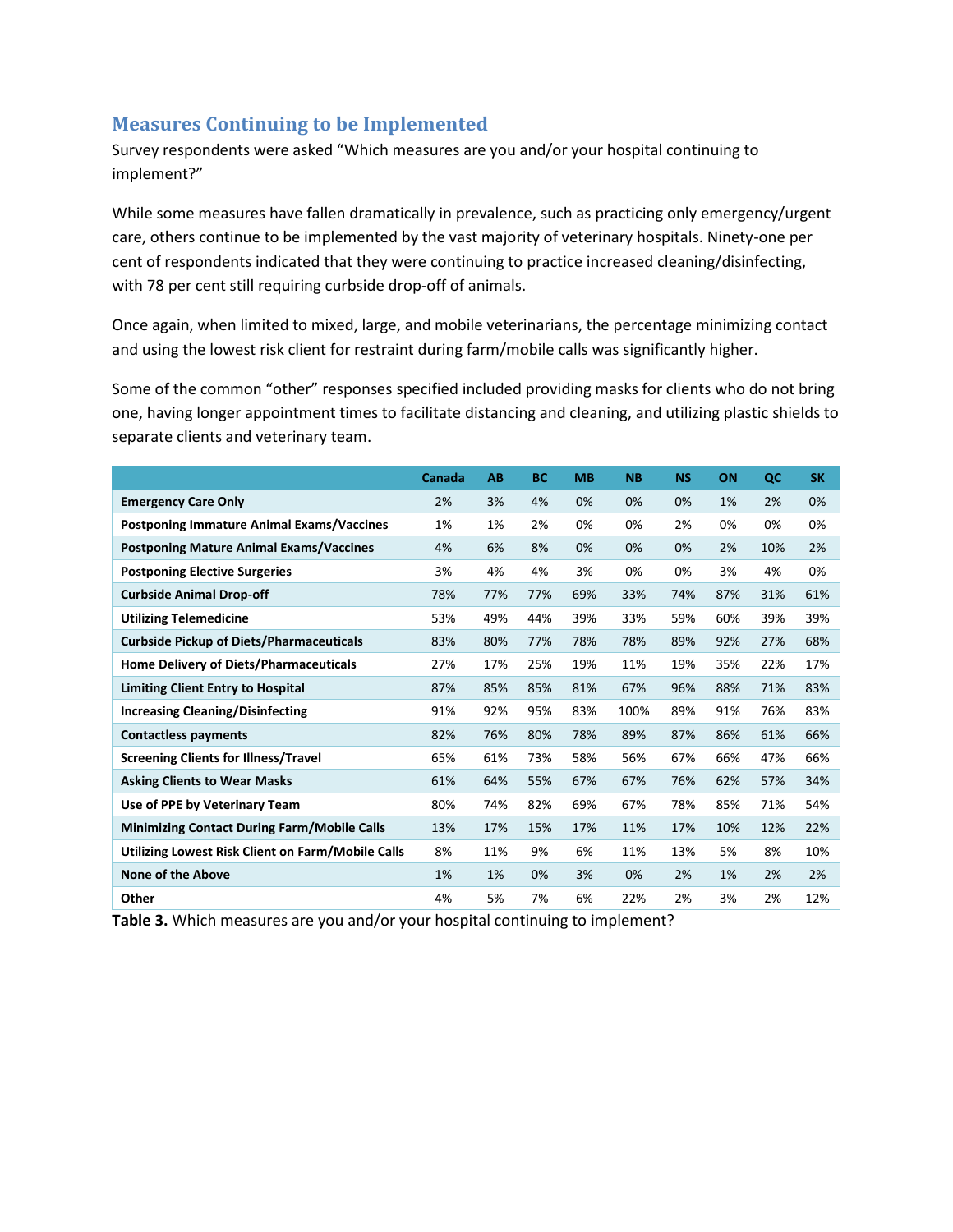# **Client Entry to Hospital**

Survey respondents were asked "When are you and/or your hospital planning to allow clients to enter the building on a wider scale?"

Across Canada, 11 per cent of respondents indicated that they are currently allowing clients to enter the building. The most common responses indicated, at 31 per cent each, were to allow clients once Public Health or other experts recommended it, and that respondents did not know when they would re-allow clients in the building.

Some of the common "other" responses specified included once regional case rates declined or the region entered the next phase of re-opening, and once there is a vaccine for COVID-19.

|                                            | Canada | AB  | <b>BC</b> | <b>MB</b> | <b>NB</b> | <b>NS</b> | ON  | QC  | <b>SK</b> |
|--------------------------------------------|--------|-----|-----------|-----------|-----------|-----------|-----|-----|-----------|
| <b>Currently Allowing Entry</b>            | 11%    | 15% | 10%       | 19%       | 67%       | 22%       | 6%  | 23% | 15%       |
| In 1-2 Weeks                               | 6%     | 4%  | 4%        | 11%       | 0%        | 19%       | 4%  | 10% | 24%       |
| In 2-4 Weeks                               | 5%     | 8%  | 4%        | 6%        | 11%       | 7%        | 4%  | 0%  | 5%        |
| In 4-8 Weeks                               | 4%     | 7%  | 4%        | 3%        | 0%        | 2%        | 4%  | 0%  | 0%        |
| When Public Health/Other Experts Recommend | 31%    | 26% | 32%       | 19%       | 11%       | 20%       | 35% | 44% | 15%       |
| <b>Never Limited Entry</b>                 | 1%     | 1%  | 2%        | 0%        | 0%        | 2%        | 0%  | 0%  | 5%        |
| Don't Know                                 | 31%    | 28% | 29%       | 31%       | 11%       | 20%       | 36% | 13% | 22%       |
| <b>Not Applicable</b>                      | 3%     | 4%  | 4%        | 3%        | 0%        | 2%        | 3%  | 5%  | 0%        |
| Other                                      | 8%     | 7%  | 11%       | 8%        | 0%        | 6%        | 8%  | 5%  | 15%       |

**Table 4.** When are you and/or your hospital planning to allow clients to enter the building on a wider scale?

# **Telemedicine**

Survey respondents were asked "If you and/or your hospital have implemented telemedicine, what do you charge for a telemedicine examination? If you do not charge for this service, please enter \$0."

Across Canada, 74% of those who indicated offering telemedicine were charging for this service. The national average charge was \$46.35, while the median was \$50.00. These figures exclude those respondents who indicated that they were not charging for telemedicine (\$0 answers not included in calculated mean or median).

|                            | Canada  | AΒ      | BC      | МB      | <b>NB</b> | <b>NS</b> | ΟN      |         | SΚ      |
|----------------------------|---------|---------|---------|---------|-----------|-----------|---------|---------|---------|
| <b>Percentage Charging</b> | 74%     | 52%     | 72%     | 67%     | 86%       | 84%       | 80%     | 88%     | 52%     |
| Mean (excluding \$0)       | \$46.35 | \$69.55 | \$66.83 | \$64.71 | \$61.28   | \$55.53   | \$61.60 | \$55.86 | \$63.07 |
| Median (excluding \$0)     | \$50.00 | \$75.00 | \$72.00 | \$63.25 | \$65.00   | \$55.00   | \$60.00 | \$60.00 | \$70.00 |

**Table 5.** If you and/or your hospital have implemented telemedicine, what do you charge for a telemedicine examination?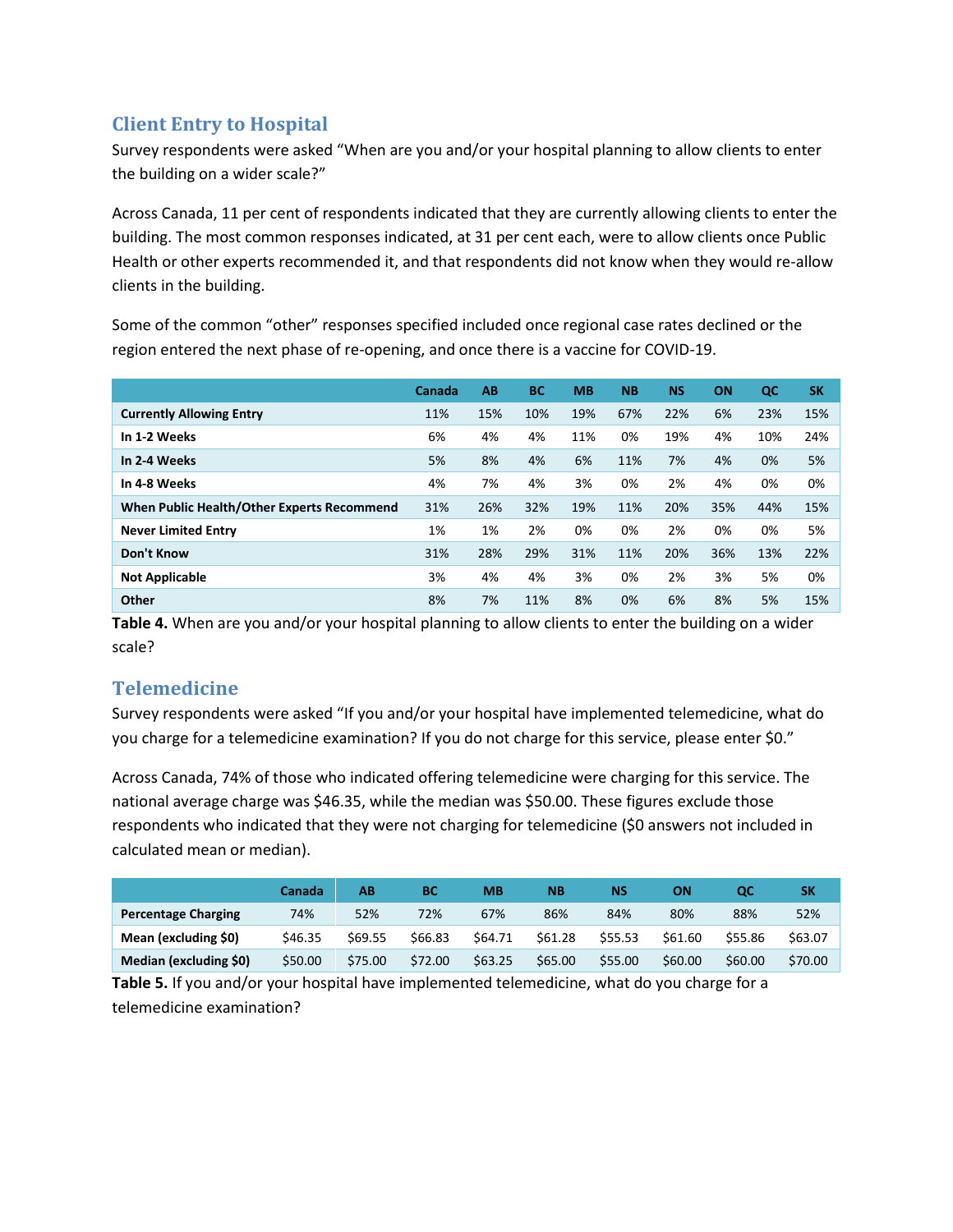#### **Euthanasia Appointment Measures**

Survey respondents were asked "How are you and/or your hospital conducting euthanasia appointments?"

The majority of respondents across Canada indicated that they were requiring personal protective equipment (PPE) for staff and clients (77 per cent), limiting the number of clients permitted to attend euthanasia appointments (71 per cent), and screening clients for any signs of illness of travel history before allowing them to attend (62 per cent).

Some of the common "other" responses specified included conducting euthanasia appointments outdoors, sedating the animal away from the client and then having them present only for the final moments of the appointment, and that euthanasia appointments were not applicable to the respondent's type of practice.

|                                             | Canada | AB  | <b>BC</b> | <b>MB</b> | <b>NB</b> | <b>NS</b> | <b>ON</b> | QC  | <b>SK</b> |
|---------------------------------------------|--------|-----|-----------|-----------|-----------|-----------|-----------|-----|-----------|
| <b>Limiting Number of Clients Present</b>   | 71%    | 78% | 59%       | 61%       | 44%       | 78%       | 75%       | 59% | 56%       |
| <b>Require PPE for Staff and/or Clients</b> | 77%    | 79% | 72%       | 75%       | 67%       | 80%       | 80%       | 61% | 59%       |
| <b>Screening Clients for Illness/Travel</b> | 62%    | 56% | 61%       | 72%       | 44%       | 67%       | 64%       | 47% | 56%       |
| <b>Using IV Extension Sets</b>              | 44%    | 46% | 45%       | 22%       | 22%       | 50%       | 48%       | 20% | 27%       |
| <b>Not permitting Clients to Attend</b>     | 8%     | 4%  | 9%        | 3%        | 0%        | 13%       | 8%        | 10% | 12%       |
| <b>No Changes Made</b>                      | 4%     | 4%  | 3%        | 17%       | 22%       | 4%        | 3%        | 2%  | 20%       |
| No Euthanasia Appointments During Pandemic  | 2%     | 2%  | 3%        | 0%        | 0%        | 0%        | 2%        | 2%  | 0%        |
| Other                                       | 12%    | 11% | 19%       | 6%        | 11%       | 13%       | 10%       | 14% | 24%       |

**Table 6.** How are you and/or your hospital conducting euthanasia appointments?

## **Hours of Operation Alterations**

Survey respondents were asked "Have you and/or your hospital altered your hours of operation?"

The largest group of respondents, at 44 per cent nationally, indicated that they had reduced their hours. An additional 40 per cent had not altered their hours of operation.

Some of the common "other" responses specified included alterations to opening and closing times without an overall change in total hours, reducing appointment hours to allow for telemedicine appointments, and that hours had initially been reduced but are now back to a normal schedule.

|                                       | Canada | AB  | <b>BC</b> | <b>MB</b> | <b>NB</b> | <b>NS</b> | ON  | QC  | SK  |
|---------------------------------------|--------|-----|-----------|-----------|-----------|-----------|-----|-----|-----|
| <b>Fully Closed/Ceased Operations</b> | 0%     | 0%  | 1%        | 0%        | 0%        | 0%        | 0%  | 0%  | 0%  |
| <b>Reduced Hours</b>                  | 44%    | 36% | 43%       | 47%       | 33%       | 70%       | 44% | 59% | 20% |
| <b>Extended Hours</b>                 | 5%     | 9%  | 4%        | 8%        | 0%        | 6%        | 4%  | 5%  | 2%  |
| <b>Have Not Changed Hours</b>         | 40%    | 46% | 37%       | 31%       | 56%       | 19%       | 39% | 36% | 68% |
| Other                                 | 11%    | 8%  | 15%       | 14%       | 11%       | 6%        | 13% | 0%  | 10% |

**Table 7.** Have you and/or your hospital altered your hours of operation?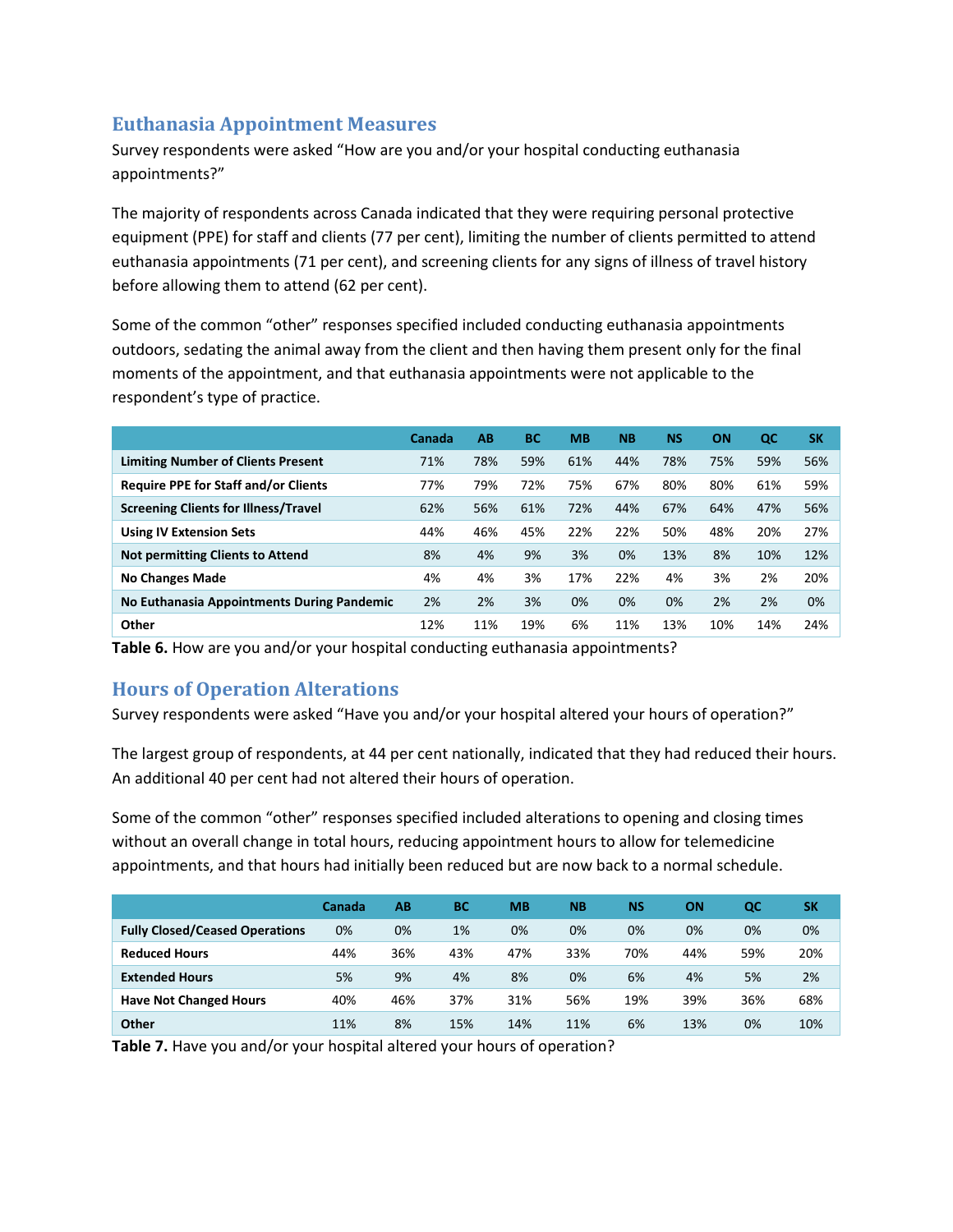#### **Staffing Alterations**

Survey respondents were asked "Have you and/or your hospital altered staffing?"

While at first, there were concerns around business slowdowns and potential layoffs or terminations, the introduction of government programs, such as the Canada Emergency Wage Subsidy helped to quell these worries.

Across Canada, only 14 per cent of respondents indicated that they had laid off staff over the course of the pandemic. Rather, the primary issue that arose was highlighted by the 46 per cent of respondents who indicated that they had lost staff, due to self-isolation, illness, and particularly child-care responsibilities. With schools and daycares closed, camps cancelled, and people supposed to be isolating from others as much as possible, many veterinary staff were left with few alternatives, but to remain out of work so they could supervise their children.

The most common "other" response specified was that additional staff had been hired, to allow for great distancing from clients on farm calls, or to assist with the increased time requirements of many of the measures they had implemented to deal with the pandemic.

|                                                                                      | Canada | AB  | <b>BC</b> | <b>MB</b> | <b>NB</b> | <b>NS</b> | ON  | QC  | <b>SK</b> |
|--------------------------------------------------------------------------------------|--------|-----|-----------|-----------|-----------|-----------|-----|-----|-----------|
| No - All Staff Healthy/Working as<br><b>Normal</b>                                   | 36%    | 39% | 30%       | 47%       | 44%       | 19%       | 36% | 31% | 41%       |
| <b>Lost Staff to Self-</b><br>Isolation/Illness/Child-care<br>Responsibilities, etc. | 46%    | 36% | 53%       | 33%       | 11%       | 43%       | 50% | 38% | 44%       |
| <b>Laid Off Staff Due to Business</b><br>Slowdown                                    | 14%    | 17% | 13%       | 11%       | 11%       | 46%       | 10% | 26% | 0%        |
| <b>Reduced Staff Hours Due to Business</b><br>Slowdown                               | 19%    | 18% | 18%       | 14%       | 33%       | 44%       | 16% | 36% | 10%       |
| <b>Split Staff into Separate Teams</b>                                               | 21%    | 22% | 11%       | 25%       | 22%       | 52%       | 19% | 33% | 22%       |
| <b>Staff Working from Home/Remotely</b>                                              | 15%    | 14% | 15%       | 11%       | 0%        | 11%       | 16% | 13% | 24%       |
| Other                                                                                | 12%    | 13% | 20%       | 11%       | 22%       | 11%       | 10% | 13% | 12%       |

**Table 8.** Have you and/or your hospital altered staffing?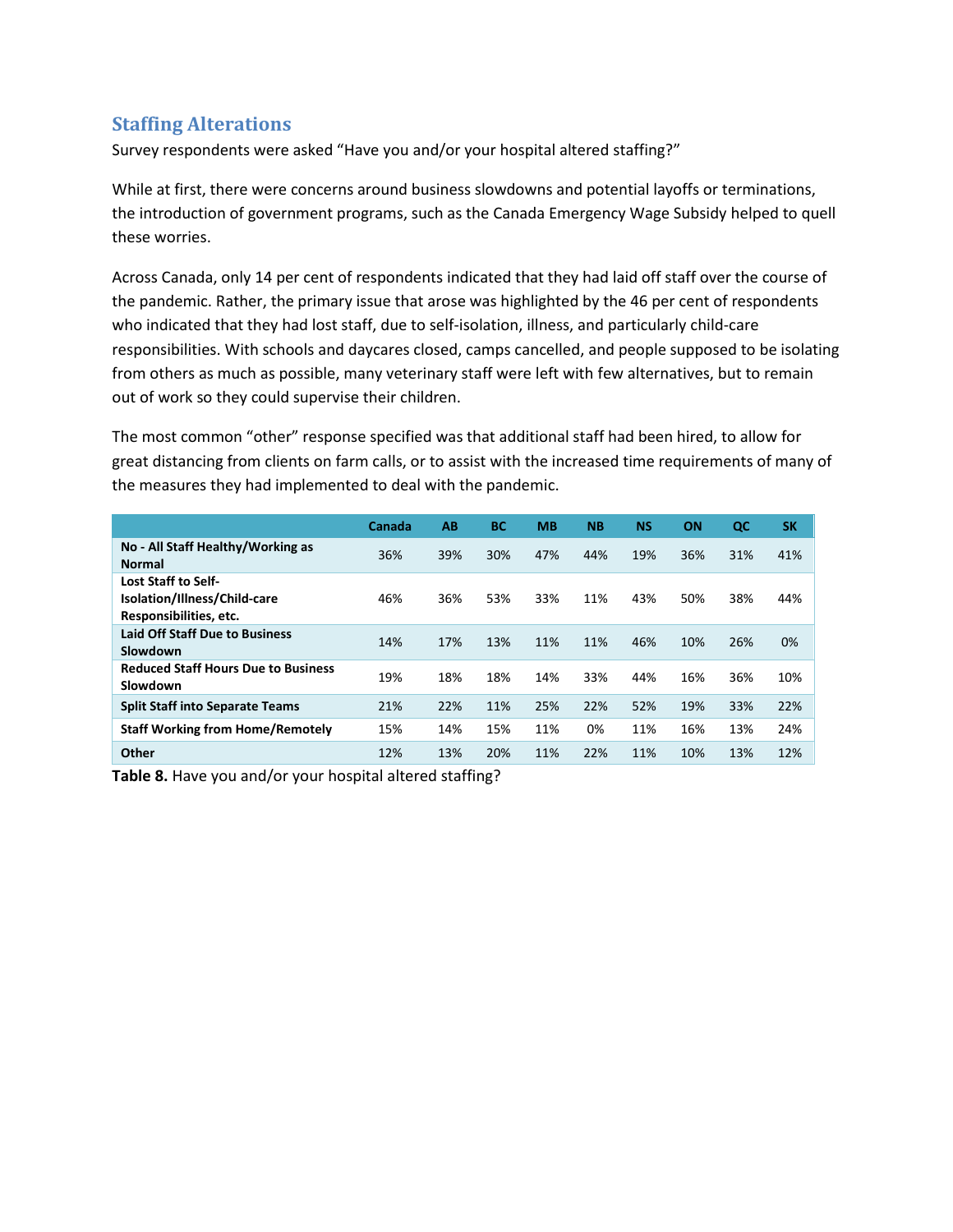## **Canada Emergency Wage Subsidy Qualification**

Survey respondents who indicated that they were either practice owners or practice managers were asked "Have you qualified for the Canada Emergency Wage Subsidy (75% wage subsidy) at any point during the pandemic?"

The Canada Emergency Wage Subsidy (CEWS) covers up to 75% of an employee's wage, to a maximum of \$847 per week (approximately \$44,000 per year, or 75% of the annual salary of an employee making approximately \$59,000 per year).

To qualify for this program, veterinarians had to show that their revenues had declined by at least 15% in March 2020 from either March 2019 or the average of January and February 2020, and by at least 30% in April, May, and June 2020 from the same month in 2019 or the average of January and February 2020.

Despite physical distancing, urgent-care only provisions, curbside drop-off, missing staff, and all the other difficulties faced, only one third of veterinarians across Canada ended up qualifying for CEWS throughout the pandemic.

|           | Canada |     |     | МB  | <b>NB</b> | NS  | ΟN  |     | SΚ  |
|-----------|--------|-----|-----|-----|-----------|-----|-----|-----|-----|
| Yes       | 33%    | 24% | 26% | 20% | 50%       | 30% | 41% | 25% | 17% |
| <b>No</b> | 67%    | 76% | 74% | 80% | 50%       | 70% | 59% | 75% | 83% |

**Table 9.** Have you qualified for the Canada Emergency Wage Subsidy (75% wage subsidy) at any point during the pandemic?

# **Payroll Situation**

Survey respondents who indicated that they were either practice owners or practice managers were asked "Which best describes your payroll situation?"

With 45 per cent of respondents, many indicated that staff hours and pay had remained consistent throughout the pandemic. The next most widely selected response was that staff hours had been reduced, but that compensation remained consistent. Only five per cent had reduced staff hours and pay, and almost none had reduced compensation while keeping hours consistent.

Some of the common "other" responses specified included reducing staff hours while increasing pay, and having lost staff (as explained in table 8) but paying remaining staff the same or an increased wage.

|                                      | <b>Canada</b> | АB  | <b>BC</b> | <b>MB</b> | <b>NB</b> | <b>NS</b> | ON  | QC  | <b>SK</b> |
|--------------------------------------|---------------|-----|-----------|-----------|-----------|-----------|-----|-----|-----------|
| Reduced Hours & Pay, El Top Up       | 8%            | 11% | 8%        | 10%       | 0%        | 19%       | 7%  | 16% | 0%        |
| <b>Reduced Hours, Consistent Pay</b> | 27%           | 17% | 28%       | 25%       | 25%       | 39%       | 28% | 28% | 22%       |
| <b>Reduced Hours &amp; Pay</b>       | 5%            | 7%  | 5%        | 5%        | 0%        | 4%        | 4%  | 4%  | 4%        |
| <b>Consistent Hours, Reduced Pay</b> | 0%            | 0%  | 0%        | 0%        | 0%        | 0%        | 0%  | 4%  | 0%        |
| <b>Consistent Hours &amp; Pay</b>    | 45%           | 46% | 43%       | 55%       | 50%       | 23%       | 46% | 32% | 65%       |
| Other                                | 15%           | 19% | 16%       | 5%        | 25%       | 15%       | 15% | 16% | 9%        |

**Table 10.** Which best describes your payroll situation?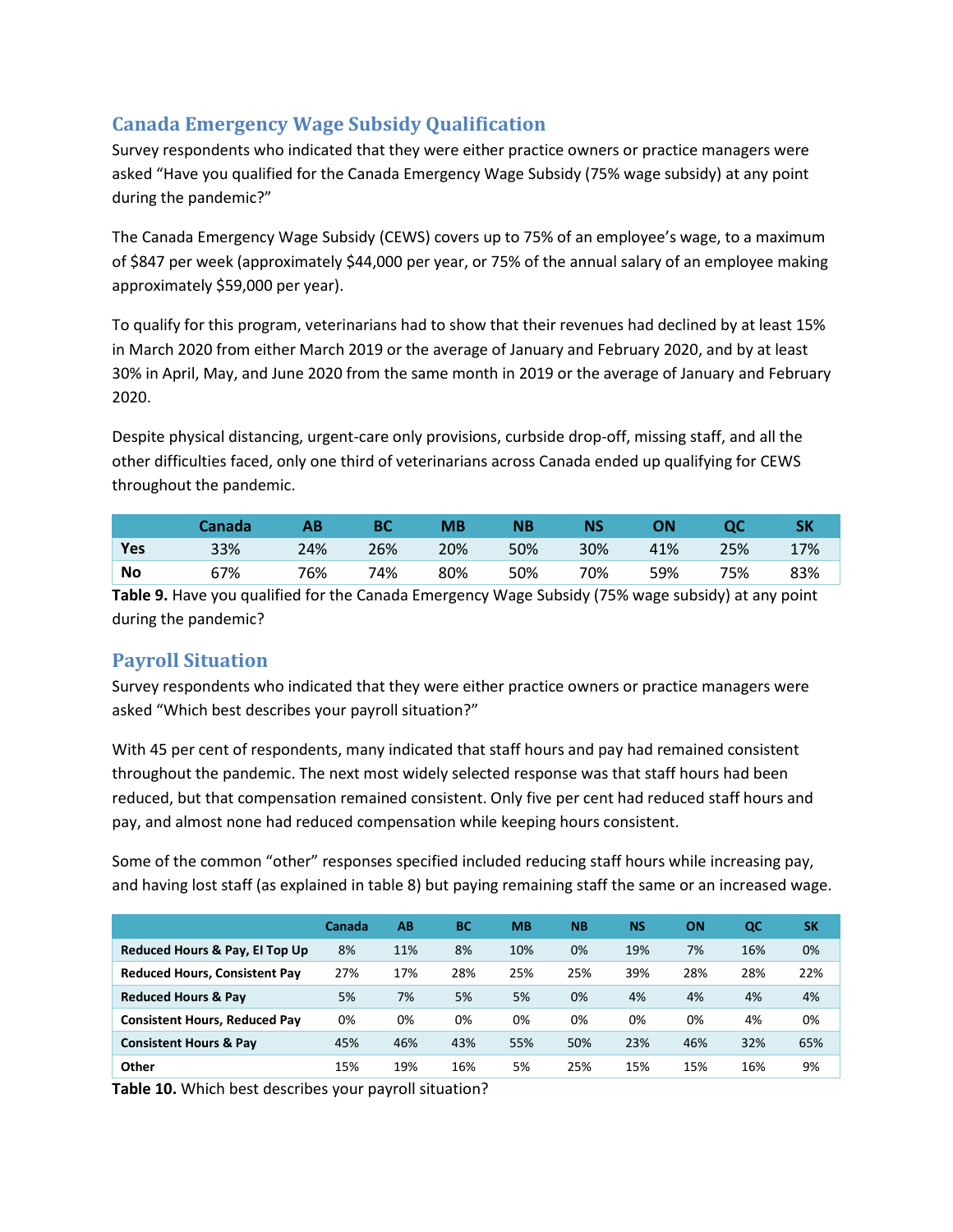#### **May Revenue**

Survey respondents were asked "How busy were you and/or your hospital in May?"

The largest group of respondents, at 40 per cent across Canada, indicated that their May 2020 revenue had decreased from May 2019 by 30% or less. Another 12 per cent had seen their revenues decline from May 2019 by a margin of more than 30%, while 16% had seen consistent business, and 20 per cent had seen an uptick in revenue from the same month last year.

The most common "other" response provided was that the respondent did not know what the revenue of their hospital was in May 2020 compared to May 2019.

|                                        | Canada | AB. | <b>BC</b> | <b>MB</b> | <b>NB</b> | <b>NS</b> | ΟN  | QC  | SΚ  |
|----------------------------------------|--------|-----|-----------|-----------|-----------|-----------|-----|-----|-----|
| <b>Consistent with May 2019</b>        | 16%    | 23% | 17%       | 29%       | 0%        | 4%        | 13% | 8%  | 35% |
| <b>Increased from May 2019</b>         | 20%    | 34% | 22%       | 23%       | 33%       | 11%       | 14% | 15% | 30% |
| Decreased from May 2019 by 30% or Less | 40%    | 22% | 42%       | 31%       | 56%       | 55%       | 46% | 59% | 10% |
| Decreased from May 2019 by 30% or More | 12%    | 5%  | 11%       | 6%        | 0%        | 11%       | 16% | 10% | 0%  |
| Other                                  | 12%    | 16% | 8%        | 11%       | 11%       | 19%       | 11% | 8%  | 25% |

**Table 11.** How busy were you and/or your hospital in May?

#### **June Revenue**

Survey respondents were asked "How do you anticipate your and/or your hospital's revenues will be for June?"

In a reversal of fortune from May 2020 revenues, most respondents shared a much more optimistic outcome to this inquiry. Thirty-six per cent indicated their June 2020 revenues would be increased from June 2019, while an additional 30 per cent felt it would be consistent from the previous year. While some of this is without a doubt demand for veterinary services that has been pushed back from the more sweeping lockdowns in March and April, it is nonetheless encouraging to see veterinary hospitals rebound so rapidly.

Once again, the most common "other" response provided was that the respondent did not know what the revenue of their hospital was in June 2020 compared to June 2019.

|                                         | Canada | AВ  | ВC  | <b>MB</b> | <b>NB</b> | <b>NS</b> | ON  | <b>QC</b> | <b>SK</b> |
|-----------------------------------------|--------|-----|-----|-----------|-----------|-----------|-----|-----------|-----------|
| <b>Consistent with June 2019</b>        | 30%    | 35% | 34% | 34%       | 11%       | 25%       | 27% | 24%       | 44%       |
| Increased from June 2019                | 36%    | 36% | 31% | 23%       | 56%       | 38%       | 37% | 29%       | 38%       |
| Decreased from June 2019 by 30% or Less | 21%    | 13% | 23% | 32%       | 22%       | 26%       | 22% | 37%       | 3%        |
| Decreased from June 2019 by 30% or More | 4%     | 3%  | 6%  | 0%        | 11%       | 0%        | 6%  | 0%        | 0%        |
| Other                                   | 9%     | 13% | 6%  | 11%       | 0%        | 11%       | 8%  | 10%       | 15%       |

**Table 12.** How do you anticipate your and/or your hospital's revenues will be for June?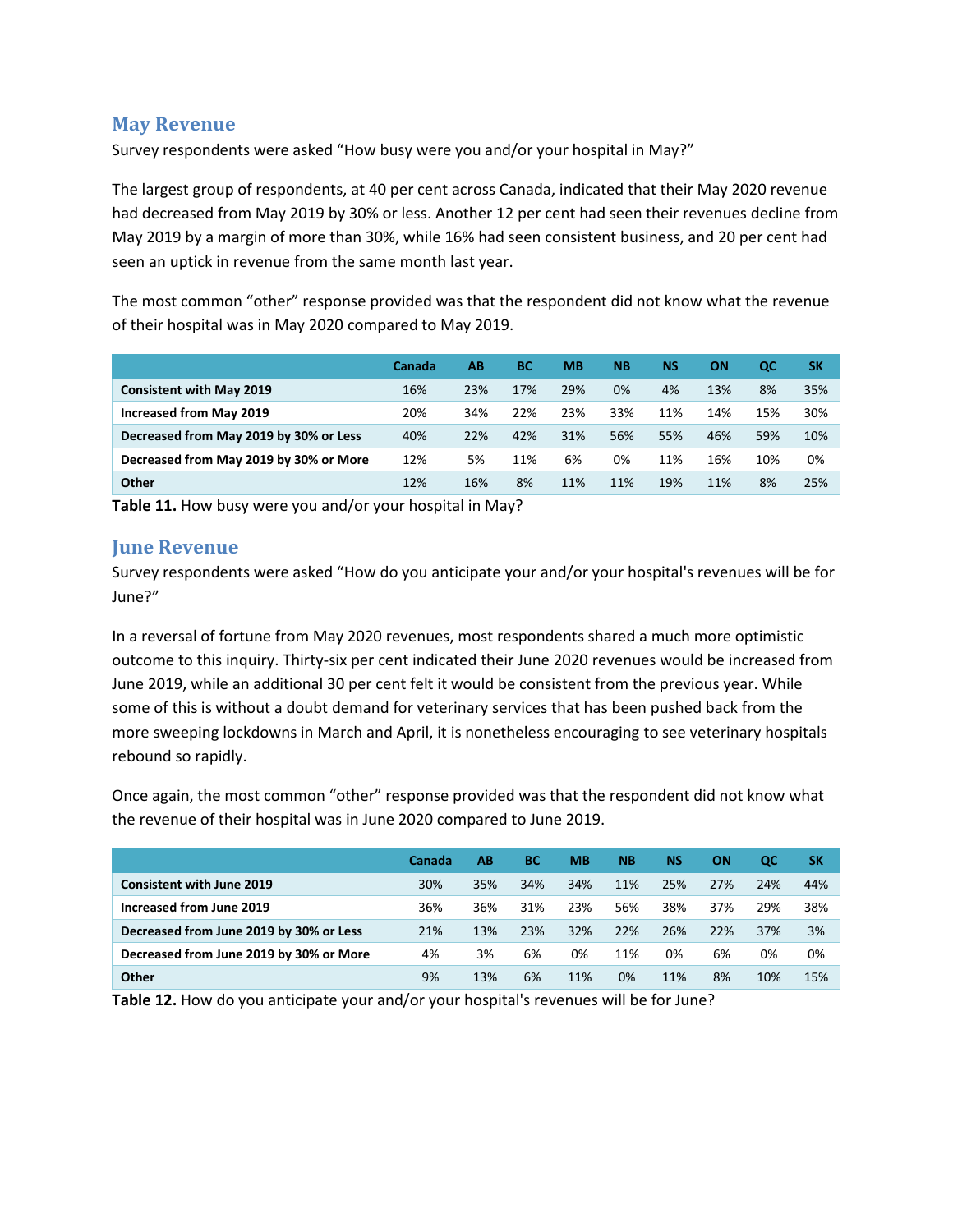## **Animal Behaviour**

Survey respondents were asked "Have you and/or your hospital found animal behaviour to have been noticeably altered due to separation from the client during appointments/procedures?"

The most widely selected response, with 48 per cent, was that there was no noticeable difference in animal behaviour as a result of separating them from the client, to adhere with physical distancing requirements.

The next most commonly indicated answer was an "other" response, with the majority of these specifying that they found animals were better behaved, less aggressive, and easier to restrain and work with away from clients.

|                                          | Canada | AB  | <b>BC</b> | <b>MB</b> | <b>NB</b> | <b>NS</b> | ΟN  | QC  | <b>SK</b> |
|------------------------------------------|--------|-----|-----------|-----------|-----------|-----------|-----|-----|-----------|
| <b>More Aggressive</b>                   | 5%     | 9%  | 5%        | 0%        | 0%        | 9%        | 4%  | 5%  | 5%        |
| <b>More Difficult to Restrain</b>        | 9%     | 10% | 5%        | 0%        | 22%       | 13%       | 9%  | 18% | 5%        |
| <b>More Fearful</b>                      | 23%    | 18% | 19%       | 8%        | 11%       | 26%       | 26% | 28% | 25%       |
| No Noticeable Difference                 | 48%    | 54% | 48%       | 47%       | 33%       | 43%       | 49% | 33% | 40%       |
| <b>Clients Have Remained with Animal</b> | 4%     | 4%  | 6%        | 6%        | 44%       | 6%        | 1%  | 8%  | 15%       |
| Other                                    | 34%    | 30% | 33%       | 44%       | 22%       | 43%       | 34% | 45% | 28%       |

**Table 13.** Have you and/or your hospital found animal behaviour to have been noticeably altered due to separation from the client during appointments/procedures?

## **Interest in Meeting with Industry Representatives In-Person**

Survey respondents were asked "How interested are you in meeting with industry representatives (e.g. pharmaceutical sales representatives) in your hospital?"

Responses were provided on a scale from 1 to 5, with 1 equating to "Not at all interested" and 5 to "Very interested".

Across Canada, the average score was 2.07, with a median of 2.00, falling slightly below a neutral level of interest (equal to 3.00).

|        | Canada | AB   | ВC   | <b>MB</b> | <b>NB</b> | <b>NS</b> | ОN   | oc   |      |
|--------|--------|------|------|-----------|-----------|-----------|------|------|------|
| Mean   | 2.07   | 2.39 | 1.99 | 1.94      | 2.67      | 2.34      | 1.90 | 2.16 | 2.51 |
| Median | 2.00   | 3.00 | 1.50 | 1.50      | 3.00      | 2.00      | 1.00 | 2.00 | 3.00 |

**Table 14.** How interested are you in meeting with industry representatives (e.g. pharmaceutical sales representatives) in your hospital?